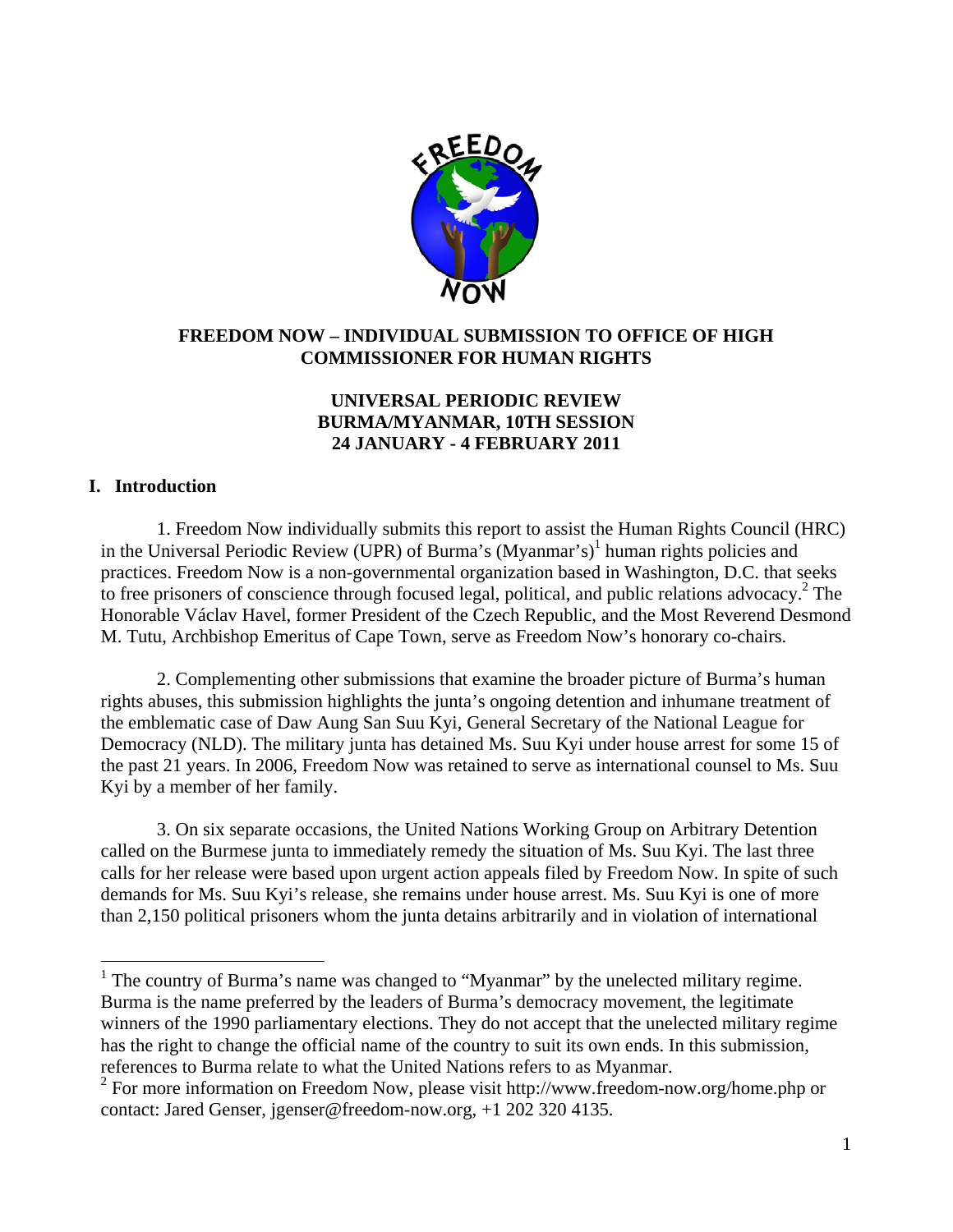law. Given that her case is representative of these broader abuses, the UPR process should highlight Ms. Suu Kyi's name and case history in the summary of NGO submissions.

### **II. Burmese Junta Fails to Uphold its International Obligations to Respect Basic Human Rights**

4. The Burmese junta regularly violates Article 9 of the UDHR, which specifically prohibits arbitrary detention. During the year 2009, the non-governmental organization Freedom House, which has monitored political rights and civil liberties in Burma since 1972, noted a severe increase in the number of political prisoners held in Burma and an intensified crackdown on those who might participate in the 2010 elections. The Burmese junta consistently ranks in the worst tier of the world's most repressive regimes.

5. The Burmese junta regularly violates Articles 10 of the UDHR, which states that "everyone is entitled in full equality to a fair and public hearing by an independent and impartial tribunal." The junta violates Article 10 by conducting procedurally unsound trials and failing to allow an independent judiciary. The junta allows people to be held without charge, trial, or access to legal counsel for up to five years if it believes that they threaten the state's security or sovereignty, a practice that contradicts Articles 9 and 10 of the UDHR. Given that there is no functioning rule of law, trials in Burma, even when allowed, are seriously flawed.

6. The Burmese junta regularly violates Article 19 of the UDHR by systematically denying freedom of expression and opinion in the country. The military junta arbitrarily detains Ms. Suu Kyi because of her work with the NLD and outspoken opposition to the junta's repressive practices. The junta censors private periodicals, impedes the importation of foreign news sources, and cracks down on Internet cafés. Freedom of expression and opinion is non-existent in the country.

7. The Burmese junta regularly violates Article 20 of the UDHR by denying the right to freedom of peaceful assembly and association, particularly for members of pro-democracy oriented political parties such as the NLD and those of Burma's many ethnic groups.

8. The Burmese junta regularly violates Article 21 of the UDHR by maintaining tight control on the people's participation in government and rejecting any notion of national reconciliation. The junta has failed to allow its citizens access to government by refusing to hold elections for the past 20 years.

## **III. Burmese Junta's Abuses Exemplified: The Case of Daw Aung San Suu Kyi**

 9. As the face of the pro-democracy movement in Burma, Ms. Suu Kyi embodies the peaceful struggle of the Burmese people to speak out against the military autocracy. Ms. Suu Kyi is the world's only imprisoned Nobel Peace Prize Laureate and has won over 60 international awards for her efforts to promote peaceful change in her country.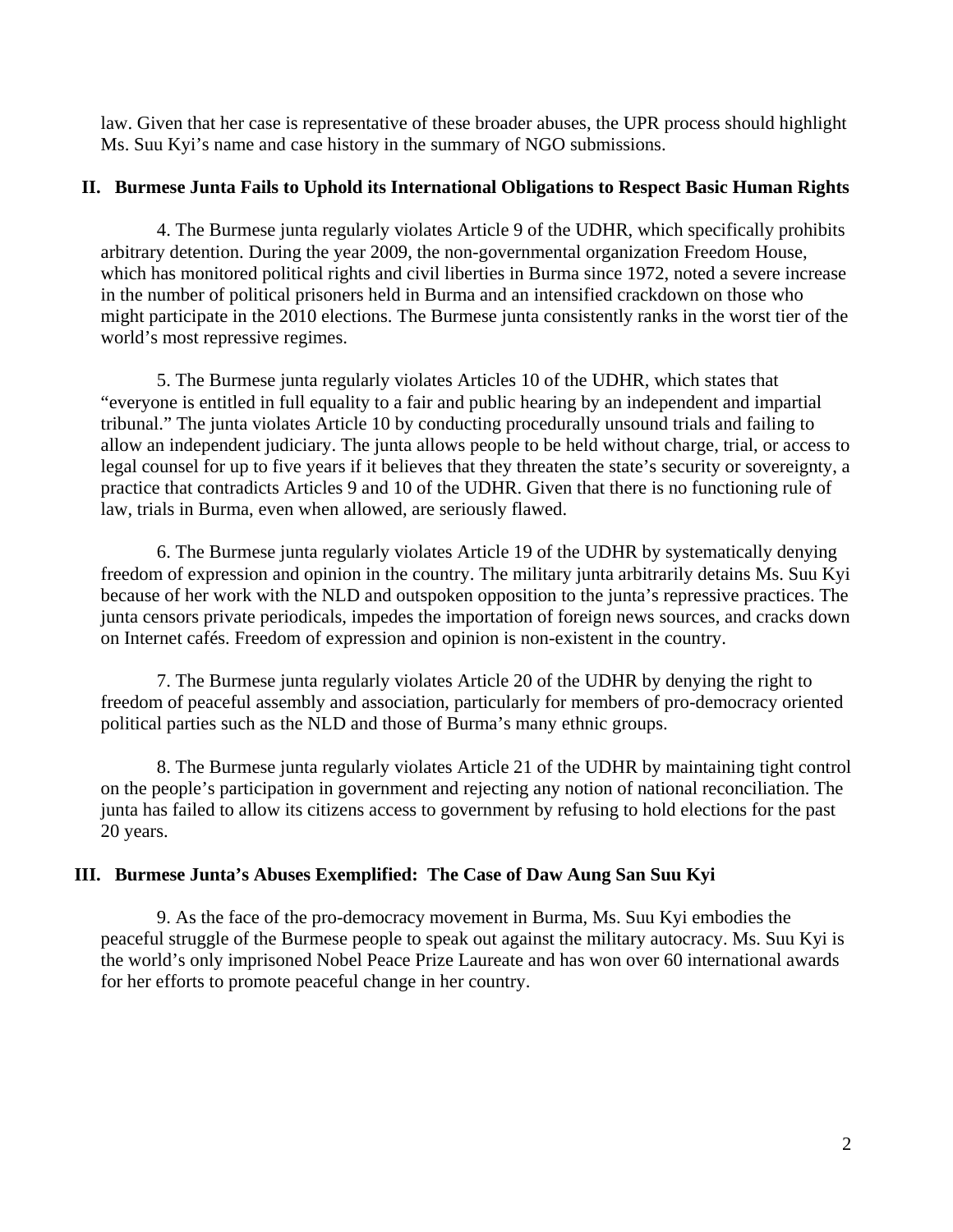#### **a. Ms. Aung San Suu Kyi's Efforts to Peacefully Promote Human Rights and Democracy**

 10. Born in 1945 to Burma's independence hero, Aung San, Ms. Suu Kyi was educated in both Burma and India, and completed her studies at Oxford University in the United Kingdom. In 1988, Ms. Suu Kyi returned to Burma to take care of her mother and in the midst of economic upheaval gave numerous speeches calling for freedom and democracy, which eventually led to massive protests against the military government. Two years later, in 1990, her political party and its allies won more than 80 percent of the seats in the parliament, in what was Burma's last and only democratic election. The military junta, however, never recognized the results and kept Ms. Suu Kyi under house arrest whenever possible, in an effort to weaken her influence with the Burmese people.

#### **b. Ms. Aung San Suu Kyi's Arbitrary Arrests and Detentions**

 11. Throughout Burma, on 8 August 1988, there were large-scale peaceful protests and demonstrations against the military junta to which the junta responded violently, killing thousands of people. On 20 July 1989, the military junta placed Ms. Suu Kyi under house arrest, without charge or trial. On 10 July 1995, Ms. Suu Kyi was released after six years of arbitrary detention. She continued her outspoken opposition to the military junta's practices and was again detained under house arrest from 2000 to 2002.

12. After Ms. Suu Kyi's release from house arrest in May 2002, she launched a 95-township tour to promote the activities of the NLD. However, on 30 May 2003, her convoy was attacked by the junta-created Union Solidarity Development Association, in an apparent assassination attempt. Ironically, then Burmese Foreign Minister Win Aung publicly claimed on 14 June 2003 that she had been placed in "protective custody" to thwart an assassination attempt:

"We have heard there were assassins coming in the country . . . We know that whatever happened to her will be real trouble to us. Because everything will be blamed [on] us and there will be attempts to create a situation where the country will be in deep anarchic situation . . . Don't press us to commit ourselves to a timeframe and date of releasing her . . . the important thing is that the will [to free herl is there."

The State Protection Law of Burma, however, only permits detention of anyone who might perform "any act endangering the sovereignty and security of the state or public peace and tranquility" and does not permit protective custody. And despite then Foreign Minister Win Aung's protestations of the junta's will to free her, she remains under house arrest more than seven years later.

 13. While the State Protection Law only allows for a maximum of five years of detention without charge or trial, renewable at one-year increments, the junta argued it had the right to detain Ms. Suu Kyi for six years. On 11 August 2009, three months after she was due to be freed from house arrest, Ms. Suu Kyi was sentenced to an additional 18 months of house arrest for breaching the terms of her house arrest, by allegedly violating Article 22 of the 1975 State Protection Act. Governments and human rights groups consider the continued use of this "draconian law" an attempt by the ruling junta to prevent Ms. Suu Kyi from participating in the 2010 elections. The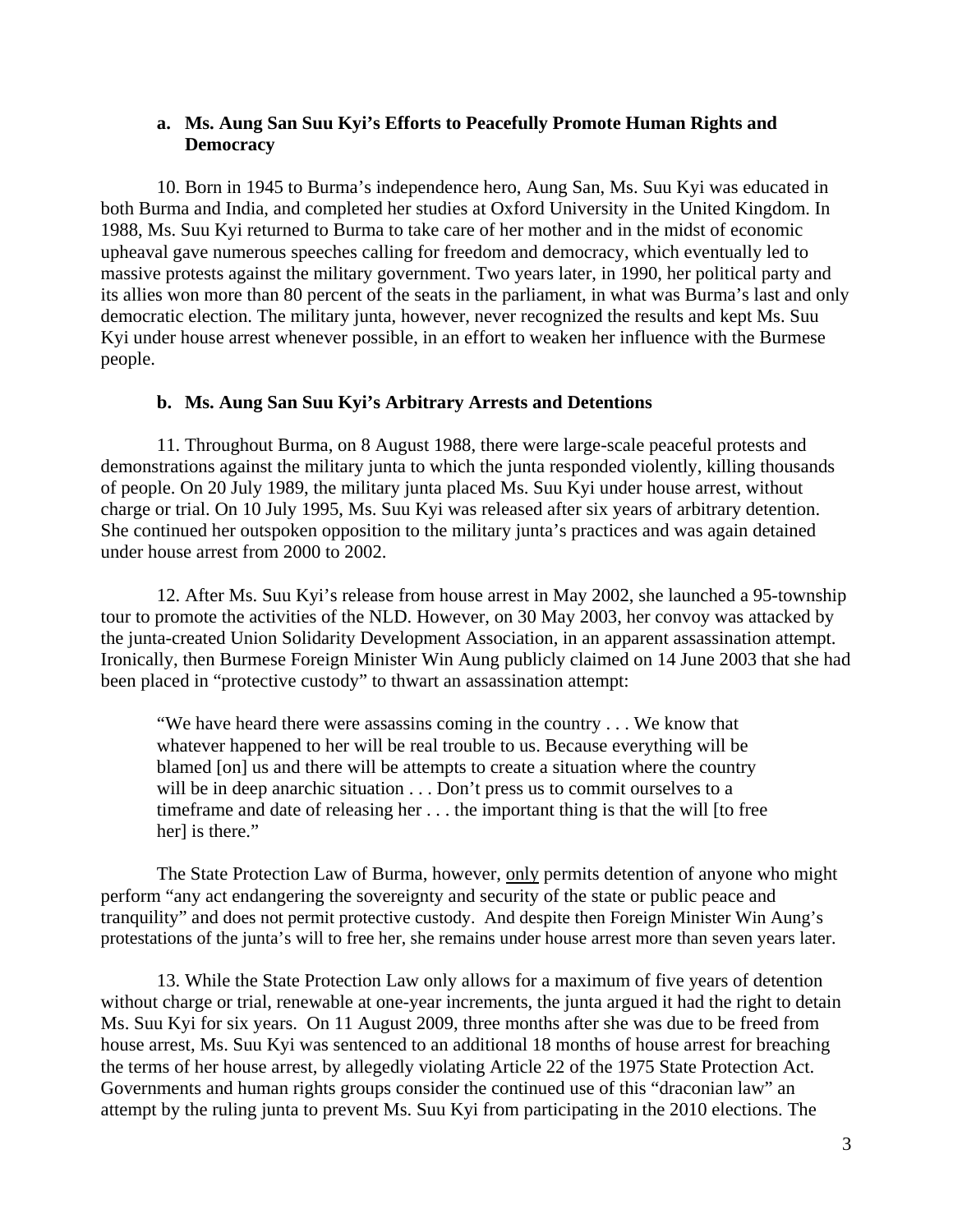alleged breach of her house arrest arose from a visit made by an uninvited person who was never welcome in her home. She was not able to expel the visitor from her home because it is the Burmese junta, and not Ms. Suu Kyi, that controls security at Ms. Suu Kyi's residence.

## **c. Ms. Aung San Suu Kyi's Treatment While Held in Arbitrary Detention**

14. As established by six opinions of the UN Working Group on Arbitrary Detention, Ms. Suu Kyi has been and continues to be arbitrarily detained in violation of Article 9 of the UDHR. Further, she was never afforded a fair and public hearing by an independent and impartial tribunal in violation of Article 10 of the UDHR. Her rights to freedom of opinion and expression and peaceful assembly and association as guaranteed by Articles 19 and 20 of the UDHR respectively have also been violated.

15. By continuing to detain her through its forthcoming elections, the Burmese junta is also violating Ms. Suu Kyi's right to participate in government as protected by Article 21 of the UDHR. Ms. Suu Kyi was illegally convicted in a court of law and arbitrarily detained because she is the leader of the country's political opposition. The "Political Parties Registration Law" excludes anyone convicted in a court of law from party membership, therefore making any former or current political prisoner ineligible for political office. By arbitrarily detaining her and thereby preventing her from participating in the upcoming elections, the junta violates Ms. Suu Kyi's right to participate in government.

16. The Burmese junta has isolated Ms. Suu Kyi from the outside world almost completely since her most recent term of house arrest began on 30 May 2003. Ms. Suu Kyi has been allowed only sporadic access to lawyers and her communications and visits are permitted at the junta's sole discretion. Additionally, Ms. Suu Kyi has also been allowed only sporadic visits from medical professionals during the past six years, which has resulted in a number of serious health ailments. Dr. Myo Win, who arrived at Ms. Suu Kyi's residence on 7 May 2009, for his scheduled visit, was denied entry and instead detained by authorities on unspecified charges. As of April 2010, Ms. Suu Kyi has shown signs that she is suffering from low blood pressure. Her poor condition also creates concern about the health of her heart. Ms. Suu Kyi has not been able to see her children for a decade and has never met her grandchildren. She has been repeatedly denied even the ability to communicate with her children through written correspondence. This denial is a violation of the UDHR's Article 5 prohibition against cruel, inhuman or degrading treatment, if not the prohibition against torture.

## **d. Contrary to the Demands of the UN Working Group on Arbitrary Detention, Ms. Aung San Suu Kyi Remains Under House Arrest**

 17. Over the past 18 years, the UN Working Group on Arbitrary Detention released six opinions declaring every term of Ms. Suu Kyi's house arrest to be arbitrary, each of which the Burmese junta ignored. Despite repeated grave concerns expressed by the United Nations Special Rapporteur on the Situation of Human Rights in Myanmar during his recent mission to the country concerning the arrest of Ms. Suu Kyi and other political prisoners, the Rapporteur did not receive any indication that the military junta is willing to release Ms. Suu Kyi or other political prisoners.